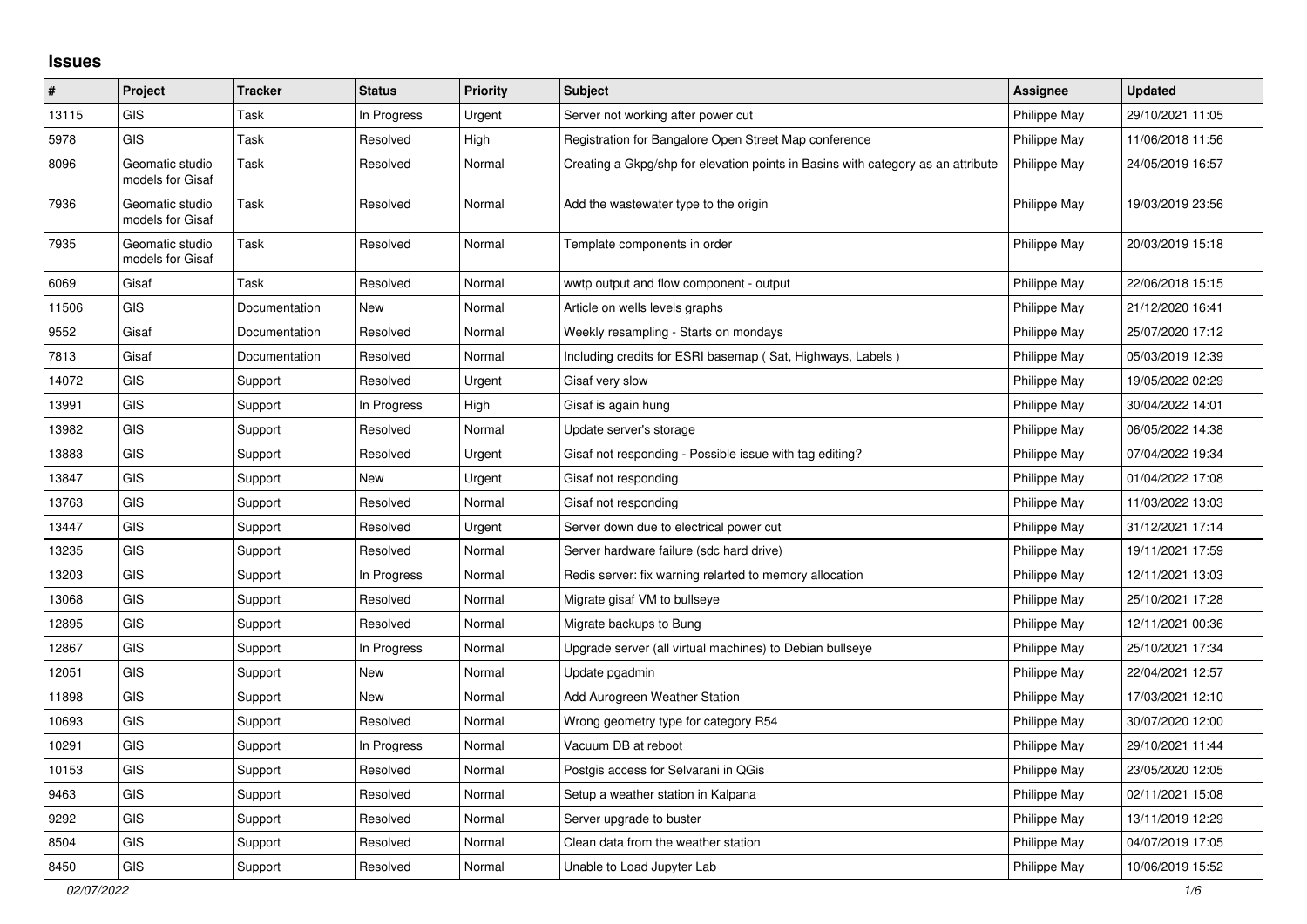| #     | Project    | <b>Tracker</b> | <b>Status</b> | <b>Priority</b> | Subject                                                              | <b>Assignee</b> | <b>Updated</b>   |
|-------|------------|----------------|---------------|-----------------|----------------------------------------------------------------------|-----------------|------------------|
| 8246  | GIS        | Support        | Resolved      | Normal          | Server down?                                                         | Philippe May    | 06/05/2019 15:45 |
| 7853  | <b>GIS</b> | Support        | <b>New</b>    | Normal          | Install OpenDroneMap and WebODM                                      | Philippe May    | 09/05/2019 15:57 |
| 7402  | GIS        | Support        | New           | Normal          | Integrate data from well probes                                      | Philippe May    | 10/01/2019 11:12 |
| 7343  | GIS        | Support        | Resolved      | Normal          | Add layer for locations                                              | Philippe May    | 02/02/2019 15:25 |
| 7161  | GIS        | Support        | In Progress   | Normal          | Setup remote backup                                                  | Philippe May    | 19/12/2018 10:14 |
| 7156  | <b>GIS</b> | Support        | Resolved      | Normal          | Make server boot again                                               | Philippe May    | 05/02/2019 11:13 |
| 7120  | GIS        | Support        | In Progress   | Normal          | High CPU usage on the server (dom0)                                  | Philippe May    | 26/02/2019 13:10 |
| 6990  | GIS        | Support        | Resolved      | Normal          | Create a VM for Notebooks                                            | Philippe May    | 10/11/2018 15:57 |
| 6954  | GIS        | Support        | Resolved      | Normal          | Create a VM for DB                                                   | Philippe May    | 10/11/2018 16:02 |
| 6494  | <b>GIS</b> | Support        | Resolved      | Normal          | Add CC copyright on data                                             | Philippe May    | 31/08/2018 21:19 |
| 3410  | <b>GIS</b> | Support        | Resolved      | High            | Map website to http://water.auroville.org.in                         | Philippe May    | 27/12/2016 22:41 |
| 13952 | Gisaf      | Support        | Resolved      | Normal          | Gisaf isn't Connecting                                               | Philippe May    | 25/04/2022 11:27 |
| 13681 | Gisaf      | Support        | Resolved      | Normal          | Gisaf isn't Connecting                                               | Philippe May    | 19/02/2022 11:01 |
| 13642 | Gisaf      | Support        | Resolved      | Urgent          | Electrical problems: Server down                                     | Philippe May    | 15/02/2022 09:38 |
| 13202 | Gisaf      | Support        | Resolved      | Normal          | Gisaf is showing error                                               | Philippe May    | 12/11/2021 12:59 |
| 13090 | Gisaf      | Support        | Resolved      | Normal          | Importing error in new admin                                         | Philippe May    | 28/10/2021 11:00 |
| 12688 | Gisaf      | Support        | Resolved      | Normal          | Layers are not visible                                               | Philippe May    | 10/08/2021 10:03 |
| 11886 | Gisaf      | Support        | Resolved      | Normal          | Pandas resample deprecation warning                                  | Philippe May    | 16/03/2021 12:49 |
| 11457 | Gisaf      | Support        | Resolved      | Normal          | Building Shed and Retaining Walls are not showing in a map           | Philippe May    | 14/12/2020 19:52 |
| 11081 | Gisaf      | Support        | <b>New</b>    | Normal          | Gisaf doesn't allowed multiple reconciliation                        | Philippe May    | 01/10/2020 15:00 |
| 11071 | Gisaf      | Support        | New           | Normal          | Reconciliation: cannot find some points                              | Philippe May    | 01/10/2020 13:03 |
| 10364 | Gisaf      | Support        | <b>New</b>    | Normal          | Reconcile the reconciliations                                        | Philippe May    | 17/06/2020 17:27 |
| 10224 | Gisaf      | Support        | Resolved      | Normal          | Update gs.basemaps in Jupyter notebooks                              | Philippe May    | 14/06/2021 16:15 |
| 10214 | Gisaf      | Support        | New           | Normal          | Multiple Reconciliations                                             | Philippe May    | 27/05/2020 16:12 |
| 9592  | Gisaf      | Support        | Resolved      | Urgent          | Follow up migration                                                  | Philippe May    | 19/01/2020 13:42 |
| 9483  | Gisaf      | Support        | New           | Normal          | Performance: writing gpkg is slower than shapefiles                  | Philippe May    | 08/01/2020 11:15 |
| 9466  | Gisaf      | Support        | Resolved      | Normal          | Rename "altitude" to "elevation"                                     | Philippe May    | 08/01/2020 11:27 |
| 6907  | Gisaf      | Support        | New           | Low             | Study alternative for TileServer                                     | Philippe May    | 11/01/2020 11:45 |
| 14090 | GIS.       | Feature        | Resolved      | Normal          | Move to SDDs after failure of one HDD in the RAID array of the domUs | Philippe May    | 27/05/2022 16:28 |
| 12075 | GIS        | Feature        | Resolved      | High            | CSR Weather Station not showing since 22 of april 2021               | Philippe May    | 29/04/2021 15:34 |
| 11486 | GIS        | Feature        | New           | Normal          | Button Labels for wells details                                      | Philippe May    | 21/12/2020 10:26 |
| 10151 | GIS        | Feature        | Resolved      | Normal          | PG ADMIN installation on server                                      | Philippe May    | 23/05/2020 12:04 |
| 9220  | GIS        | Feature        | Resolved      | High            | Setting the daily resampling of weather data starting from 8.30 am   | Philippe May    | 08/01/2020 17:57 |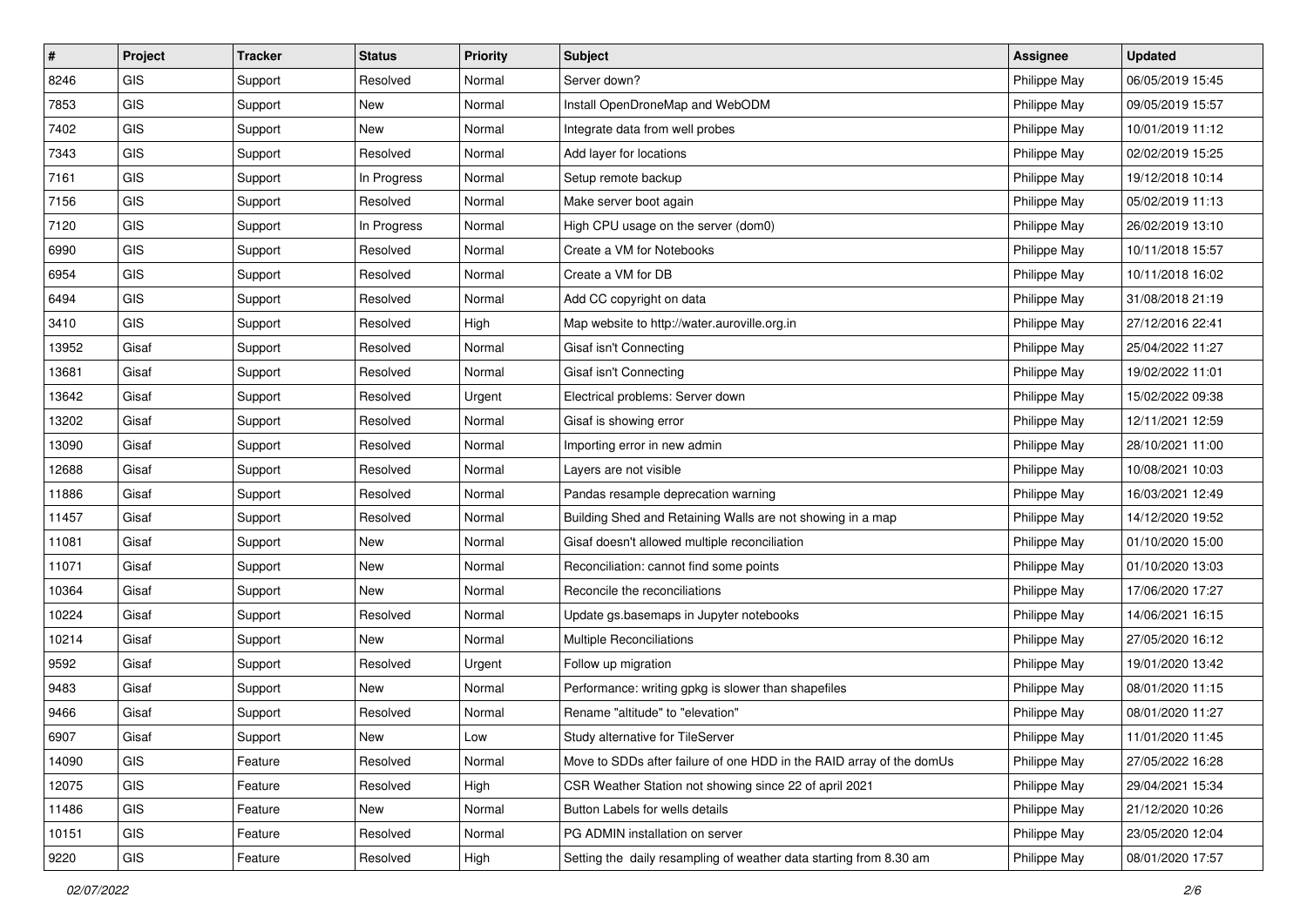| $\vert$ # | Project                             | <b>Tracker</b> | <b>Status</b> | <b>Priority</b> | <b>Subject</b>                                                    | <b>Assignee</b> | <b>Updated</b>   |
|-----------|-------------------------------------|----------------|---------------|-----------------|-------------------------------------------------------------------|-----------------|------------------|
| 7763      | <b>GIS</b>                          | Feature        | Feedback      | Normal          | Infrastructure: migrate old-admin to the same server than gisaf   | Philippe May    | 25/02/2019 11:11 |
| 13968     | Geomatic studio<br>models for Gisaf | Feature        | Resolved      | Normal          | Create layers and all for the LB records                          | Philippe May    | 28/04/2022 17:18 |
| 12646     | Geomatic studio<br>models for Gisaf | Feature        | New           | Normal          | Add and import new data from Johan for OFC                        | Philippe May    | 01/08/2021 19:46 |
| 11678     | Geomatic studio<br>models for Gisaf | Feature        | New           | Normal          | Add new models for AVES                                           | Philippe May    | 02/02/2021 12:13 |
| 7725      | Geomatic studio<br>models for Gisaf | Feature        | Resolved      | Normal          | Add a button for generating reports                               | Philippe May    | 25/02/2019 13:08 |
| 7711      | Geomatic studio<br>models for Gisaf | Feature        | Resolved      | Normal          | Add fields to component types                                     | Philippe May    | 25/02/2019 13:06 |
| 7710      | Geomatic studio<br>models for Gisaf | Feature        | Resolved      | Normal          | Add fields to the individual components                           | Philippe May    | 25/02/2019 13:07 |
| 7709      | Geomatic studio<br>models for Gisaf | Feature        | Resolved      | Normal          | Waste water treatment plant improvements                          | Philippe May    | 19/03/2019 23:58 |
| 7696      | Geomatic studio<br>models for Gisaf | Feature        | Resolved      | Normal          | HT Cables shapefile from Johan                                    | Philippe May    | 25/02/2019 18:54 |
| 12491     | Gisaf                               | Feature        | Resolved      | Normal          | Measure distances on the map                                      | Philippe May    | 11/07/2021 11:51 |
| 11907     | Gisaf                               | Feature        | Resolved      | Normal          | Allow specific project list for custom models                     | Philippe May    | 19/03/2021 16:13 |
| 11762     | Gisaf                               | Feature        | Resolved      | Normal          | Switch from Mapbox to Maplibre                                    | Philippe May    | 20/11/2021 15:21 |
| 11649     | Gisaf                               | Feature        | Resolved      | Normal          | Wells timeline dashboard misc. improvements                       | Philippe May    | 27/01/2021 15:47 |
| 11577     | Gisaf                               | Feature        | Resolved      | Normal          | Dashboard: multiple sections per page                             | Philippe May    | 27/01/2021 12:37 |
| 11449     | Gisaf                               | Feature        | Resolved      | Normal          | Strip extra characters when importing survey CSV files            | Philippe May    | 10/12/2020 01:06 |
| 10948     | Gisaf                               | Feature        | Resolved      | Normal          | Add WMS3 server capabilities (with pygeoapi)                      | Philippe May    | 14/09/2020 16:59 |
| 10920     | Gisaf                               | Feature        | Resolved      | Normal          | Add option to display labels on the map                           | Philippe May    | 07/09/2020 11:54 |
| 10741     | Gisaf                               | Feature        | Resolved      | Normal          | Add a way for changing status of a feature, given its original id | Philippe May    | 16/09/2020 17:35 |
| 10675     | Gisaf                               | Feature        | Resolved      | Normal          | Add attribution on map                                            | Philippe May    | 04/07/2021 13:58 |
| 10569     | Gisaf                               | Feature        | Resolved      | Normal          | <b>Well Masterfile/Repository</b>                                 | Philippe May    | 19/12/2020 17:10 |
| 10536     | Gisaf                               | Feature        | Resolved      | Normal          | Migrate PlottableModel.Actions.download_csv_value to plugins      | Philippe May    | 15/07/2020 15:07 |
| 10331     | Gisaf                               | Feature        | Resolved      | Normal          | Reconciliation: sort layer by alphabetical order                  | Philippe May    | 12/06/2020 17:45 |
| 10182     | Gisaf                               | Feature        | Resolved      | Normal          | Function to change status of surveyed features                    | Philippe May    | 15/07/2020 15:10 |
| 10152     | Gisaf                               | Feature        | Resolved      | Normal          | wells list in Measures Tab with only wells having measures        | Philippe May    | 10/06/2020 15:05 |
| 10014     | Gisaf                               | Feature        | Resolved      | Normal          | Interity checks                                                   | Philippe May    | 19/05/2020 19:23 |
| 9944      | Gisaf                               | Feature        | Resolved      | Normal          | Admin: manage categories                                          | Philippe May    | 10/04/2020 12:06 |
| 9789      | Gisaf                               | Feature        | New           | Normal          | Login: put in a dialog                                            | Philippe May    | 28/02/2020 04:28 |
| 9749      | Gisaf                               | Feature        | New           | Normal          | Strip extra characters in graphQL queries                         | Philippe May    | 07/09/2020 12:48 |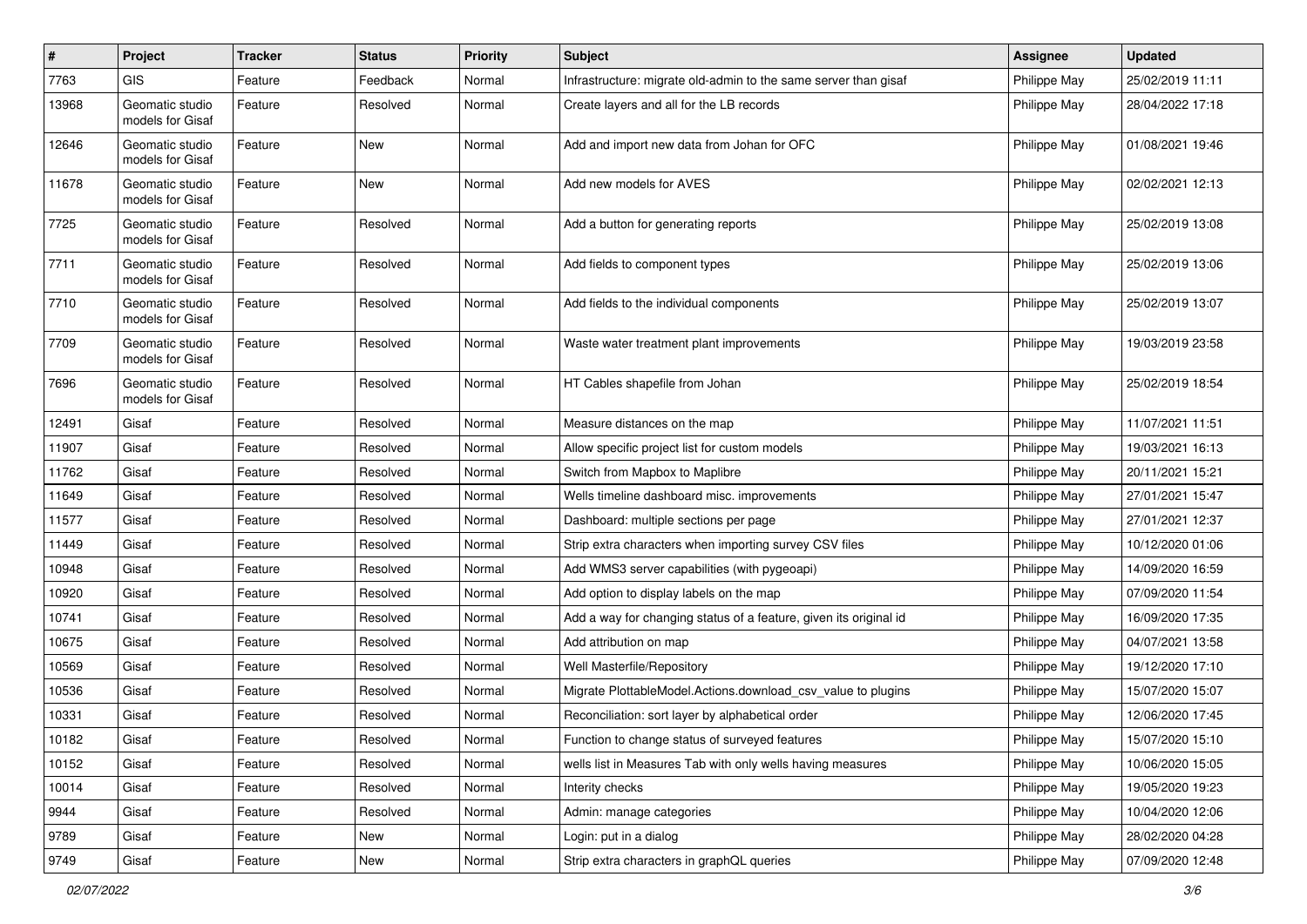| $\sharp$ | Project    | <b>Tracker</b> | <b>Status</b> | <b>Priority</b> | Subject                                                                              | <b>Assignee</b> | <b>Updated</b>   |
|----------|------------|----------------|---------------|-----------------|--------------------------------------------------------------------------------------|-----------------|------------------|
| 9563     | Gisaf      | Feature        | Resolved      | Normal          | Live layers: add option to link to a map feature                                     | Philippe May    | 12/01/2020 22:22 |
| 9538     | Gisaf      | Feature        | <b>New</b>    | Normal          | Download shapefile of raw survey points facility - TO BE REMOVED?                    | Philippe May    | 07/01/2020 14:35 |
| 9534     | Gisaf      | Feature        | Resolved      | Normal          | GeoJson store: systematically use geodataframes                                      | Philippe May    | 07/01/2020 16:51 |
| 9517     | Gisaf      | Feature        | Resolved      | Normal          | Tags: add location                                                                   | Philippe May    | 03/01/2020 11:54 |
| 9516     | Gisaf      | Feature        | Resolved      | Normal          | Map: add option to grab link to the selected feature                                 | Philippe May    | 02/01/2020 15:42 |
| 9510     | Gisaf      | Feature        | Resolved      | Normal          | Automatically resample to daily when there's too much data                           | Philippe May    | 01/01/2020 14:12 |
| 9509     | Gisaf      | Feature        | Resolved      | Normal          | Update angular-plotly to 1.5.0                                                       | Philippe May    | 04/01/2020 12:05 |
| 8721     | Gisaf      | Feature        | New           | Normal          | Survey data basket: handle the case when more than one file in the basket per<br>day | Philippe May    | 14/10/2020 17:01 |
| 8669     | Gisaf      | Feature        | Resolved      | Normal          | Groups of map layers                                                                 | Philippe May    | 26/07/2019 10:51 |
| 8630     | Gisaf      | Feature        | Resolved      | Normal          | Map: add option for filter with status                                               | Philippe May    | 10/07/2019 16:49 |
| 7527     | Gisaf      | Feature        | Resolved      | Normal          | Give an option to resample data for graphs (eg. rain gauge)                          | Philippe May    | 07/03/2019 16:24 |
| 7379     | Gisaf      | Feature        | New           | Low             | Make Gisaf installable (Progressive Web App)                                         | Philippe May    | 02/02/2019 10:27 |
| 6099     | Gisaf      | Feature        | New           | Low             | Sanic/Gino admin                                                                     | Philippe May    | 07/03/2019 16:24 |
| 5618     | Gisaf      | Feature        | Resolved      | Low             | Export layers as DXF                                                                 | Philippe May    | 05/03/2019 12:42 |
| 5033     | Gisaf      | Feature        | Resolved      | Normal          | Add an option to display a base line in the bar charts                               | Philippe May    | 04/01/2018 01:09 |
| 3472     | Gisaf      | Feature        | Resolved      | Normal          | Weather station graphs: choice of parameters                                         | Philippe May    | 10/03/2019 14:52 |
| 13901    | <b>GIS</b> | Bug            | <b>New</b>    | Normal          | Map: style of the category with status 'E' is always applied                         | Philippe May    | 12/04/2022 11:01 |
| 13885    | GIS        | <b>Bug</b>     | Resolved      | Normal          | Wrong name showing in the list of layers in the map                                  | Philippe May    | 23/04/2022 04:04 |
| 13132    | <b>GIS</b> | <b>Bug</b>     | Resolved      | Normal          | CSR Weather station missing data 28 nd 29 Otober 2021                                | Philippe May    | 06/11/2021 12:20 |
| 12701    | GIS        | <b>Bug</b>     | Resolved      | Normal          | Weather Station not showing data since 24 July 2021                                  | Philippe May    | 12/08/2021 12:21 |
| 12049    | GIS        | <b>Bug</b>     | Resolved      | Immediate       | Gisaf Error                                                                          | Philippe May    | 22/04/2021 10:39 |
| 10862    | <b>GIS</b> | <b>Bug</b>     | <b>New</b>    | Normal          | Fix the issues resulted from import point bug                                        | Philippe May    | 05/09/2020 15:11 |
| 10323    | <b>GIS</b> | <b>Bug</b>     | Resolved      | Normal          | Survey points from Eric Chacra: misc issues                                          | Philippe May    | 03/08/2020 13:11 |
| 7957     | GIS        | <b>Bug</b>     | Feedback      | High            | Export polygon shapefiles do not show "holes"                                        | Philippe May    | 04/04/2019 16:14 |
| 7554     | GIS        | <b>Bug</b>     | Resolved      | Normal          | Cannot auto import points for project RZ                                             | Philippe May    | 04/02/2019 16:31 |
| 7552     | GIS        | Bug            | Resolved      | Normal          | error in auto import of raw points to point shapefiles                               | Philippe May    | 05/02/2019 11:13 |
| 7551     | GIS        | <b>Bug</b>     | Resolved      | Normal          | error while downloading shapefiles from gisaf                                        | Philippe May    | 06/02/2019 09:10 |
| 3368     | GIS        | Bug            | Resolved      | Urgent          | Cannot upload data                                                                   | Philippe May    | 21/12/2016 12:10 |
| 13985    | Gisaf      | Bug            | New           | High            | Gisaf is hanged                                                                      | Philippe May    | 29/04/2022 22:15 |
| 13766    | Gisaf      | <b>Bug</b>     | New           | Normal          | OGCAPI: make async                                                                   | Philippe May    | 11/03/2022 14:39 |
| 13258    | Gisaf      | <b>Bug</b>     | Resolved      | Normal          | Missing data from AmbientWeather weather stations                                    | Philippe May    | 21/11/2021 16:50 |
| 13125    | Gisaf      | <b>Bug</b>     | Resolved      | Normal          | Live layers: error with no detail shown                                              | Philippe May    | 01/11/2021 19:06 |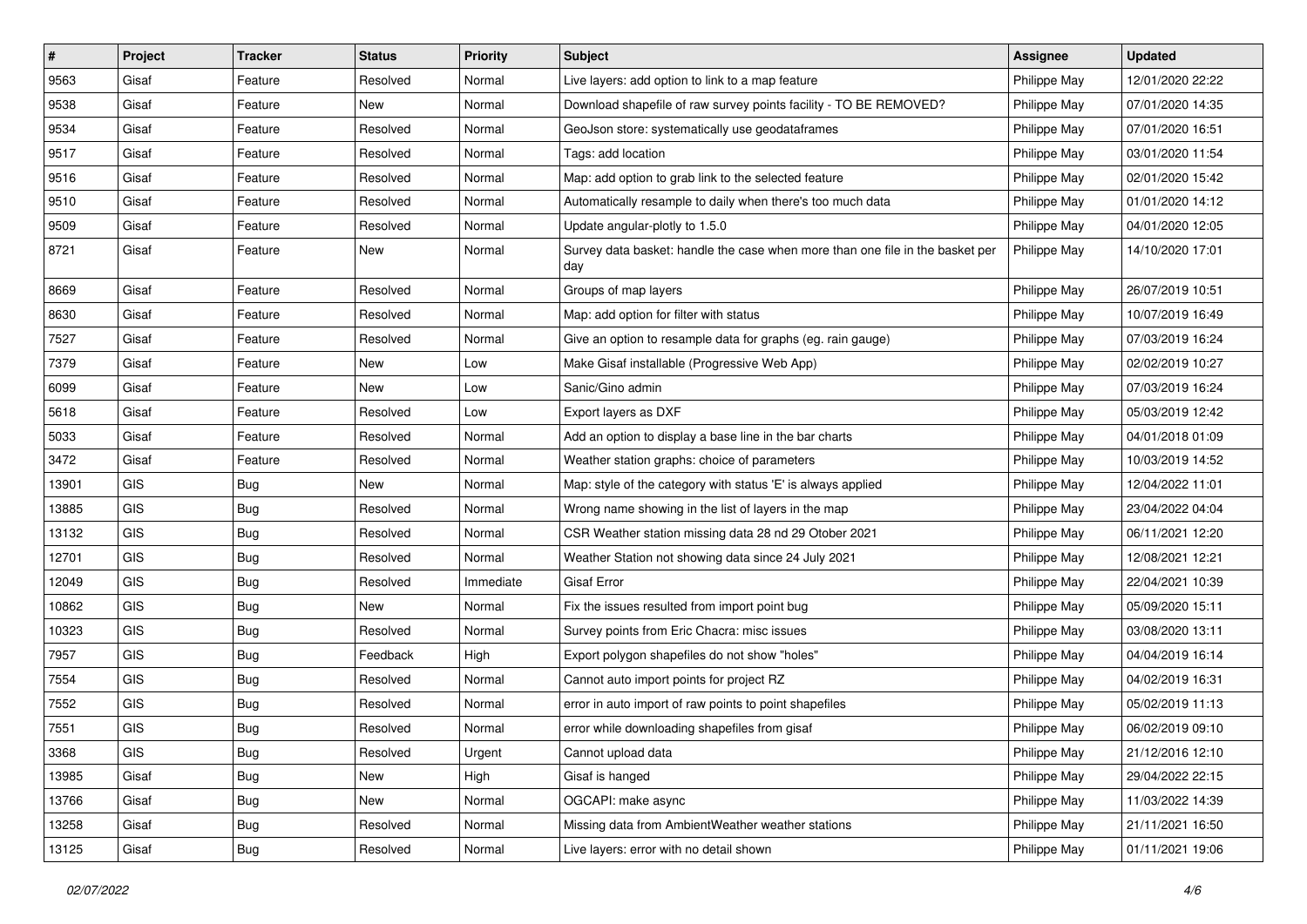| #     | Project | <b>Tracker</b> | <b>Status</b> | <b>Priority</b> | Subject                                                                                                              | <b>Assignee</b> | <b>Updated</b>   |
|-------|---------|----------------|---------------|-----------------|----------------------------------------------------------------------------------------------------------------------|-----------------|------------------|
| 10991 | Gisaf   | <b>Bug</b>     | New           | Normal          | Graph of Average rainfall by month in Dashboard - limited viewing area when<br>zooming in                            | Philippe May    | 17/09/2020 14:49 |
| 10830 | Gisaf   | <b>Bug</b>     | Resolved      | Normal          | Import issue with raw survey points                                                                                  | Philippe May    | 30/08/2020 14:45 |
| 10829 | Gisaf   | <b>Bug</b>     | Resolved      | Normal          | Missing symbols                                                                                                      | Philippe May    | 24/08/2020 12:34 |
| 10819 | Gisaf   | Bug            | Resolved      | Normal          | Evergreen well : popup showing "null" instead of location, status, type                                              | Philippe May    | 23/08/2020 23:44 |
| 10740 | Gisaf   | <b>Bug</b>     | Resolved      | Normal          | Change status: issue with projection system                                                                          | Philippe May    | 17/09/2020 14:34 |
| 10732 | Gisaf   | Bug            | Resolved      | Normal          | Wind Speed unit                                                                                                      | Philippe May    | 04/08/2020 16:52 |
| 10728 | Gisaf   | <b>Bug</b>     | Resolved      | Normal          | Cannot download CSV for values                                                                                       | Philippe May    | 03/08/2020 15:49 |
| 10539 | Gisaf   | <b>Bug</b>     | Resolved      | Normal          | New basket admin: the metadata (surveyor, etc) aren't populated from raw<br>points when importing shapefiles         | Philippe May    | 15/07/2020 15:02 |
| 10439 | Gisaf   | <b>Bug</b>     | Resolved      | Normal          | Reconciliation: use categories instead of layers                                                                     | Philippe May    | 27/06/2020 05:21 |
| 10407 | Gisaf   | <b>Bug</b>     | Resolved      | Normal          | Live layer DXF export: missing reprojection                                                                          | Philippe May    | 23/06/2020 04:24 |
| 10400 | Gisaf   | <b>Bug</b>     | Resolved      | Normal          | Map search: works only once                                                                                          | Philippe May    | 24/06/2020 12:05 |
| 10360 | Gisaf   | <b>Bug</b>     | Resolved      | Normal          | Cannot import survey: accuracy issue                                                                                 | Philippe May    | 17/06/2020 01:29 |
| 10337 | Gisaf   | <b>Bug</b>     | Resolved      | Normal          | Custom layers with a "status" column not displayed on the map                                                        | Philippe May    | 13/06/2020 17:36 |
| 10306 | Gisaf   | Bug            | Resolved      | Normal          | Logout not working                                                                                                   | Philippe May    | 11/06/2020 12:13 |
| 10289 | Gisaf   | <b>Bug</b>     | Resolved      | Normal          | New basket: cannot import raingauge Excel sheet                                                                      | Philippe May    | 11/06/2020 12:17 |
| 10213 | Gisaf   | Bug            | Resolved      | Normal          | Point showing in the reconciliation pop-up but error while reconciling                                               | Philippe May    | 26/06/2020 14:37 |
| 10180 | Gisaf   | <b>Bug</b>     | Resolved      | Normal          | Error importing Johan's shapefile                                                                                    | Philippe May    | 27/05/2020 15:34 |
| 10149 | Gisaf   | <b>Bug</b>     | Resolved      | Normal          | Import basket: fix authorization auto import                                                                         | Philippe May    | 09/06/2020 23:09 |
| 10140 | Gisaf   | <b>Bug</b>     | New           | Normal          | Admin: sort out manager role                                                                                         | Philippe May    | 19/05/2020 19:22 |
| 10125 | Gisaf   | <b>Bug</b>     | Resolved      | Normal          | Feature with Status other than existing, not showing in the map (example: future   Philippe May<br>building outline) |                 | 20/05/2020 04:05 |
| 10123 | Gisaf   | <b>Bug</b>     | Resolved      | Normal          | Basket Upload: store not saved                                                                                       | Philippe May    | 19/05/2020 17:36 |
| 10122 | Gisaf   | <b>Bug</b>     | Resolved      | Normal          | Reconciliation: missing categories                                                                                   | Philippe May    | 19/05/2020 02:53 |
| 9603  | Gisaf   | <b>Bug</b>     | <b>New</b>    | Normal          | Map: clean memory after removing layer                                                                               | Philippe May    | 20/01/2020 13:05 |
| 9602  | Gisaf   | <b>Bug</b>     | Resolved      | Normal          | Map: ability to cancel download                                                                                      | Philippe May    | 20/01/2020 18:32 |
| 9519  | Gisaf   | <b>Bug</b>     | Resolved      | Normal          | Map info: fix icons                                                                                                  | Philippe May    | 02/01/2020 13:11 |
| 9493  | Gisaf   | Bug            | Resolved      | Normal          | Plotly png download resize frame                                                                                     | Philippe May    | 26/12/2019 16:37 |
| 9465  | Gisaf   | Bug            | Resolved      | Normal          | Export plots to PNG missing axis labels                                                                              | Philippe May    | 08/01/2020 11:35 |
| 9036  | Gisaf   | <b>Bug</b>     | Resolved      | Normal          | Fix login indicator                                                                                                  | Philippe May    | 03/10/2019 15:15 |
| 8756  | Gisaf   | <b>Bug</b>     | Resolved      | Normal          | Map: handle errors when layers (eg, in base maps) don't actually exist                                               | Philippe May    | 02/08/2019 16:40 |
| 8231  | Gisaf   | <b>Bug</b>     | Resolved      | Normal          | Fix status in table definition of new categories                                                                     | Philippe May    | 03/05/2019 17:26 |
| 7584  | Gisaf   | Bug            | In Progress   | Normal          | Error with large integers (graphql)                                                                                  | Philippe May    | 20/09/2019 10:52 |